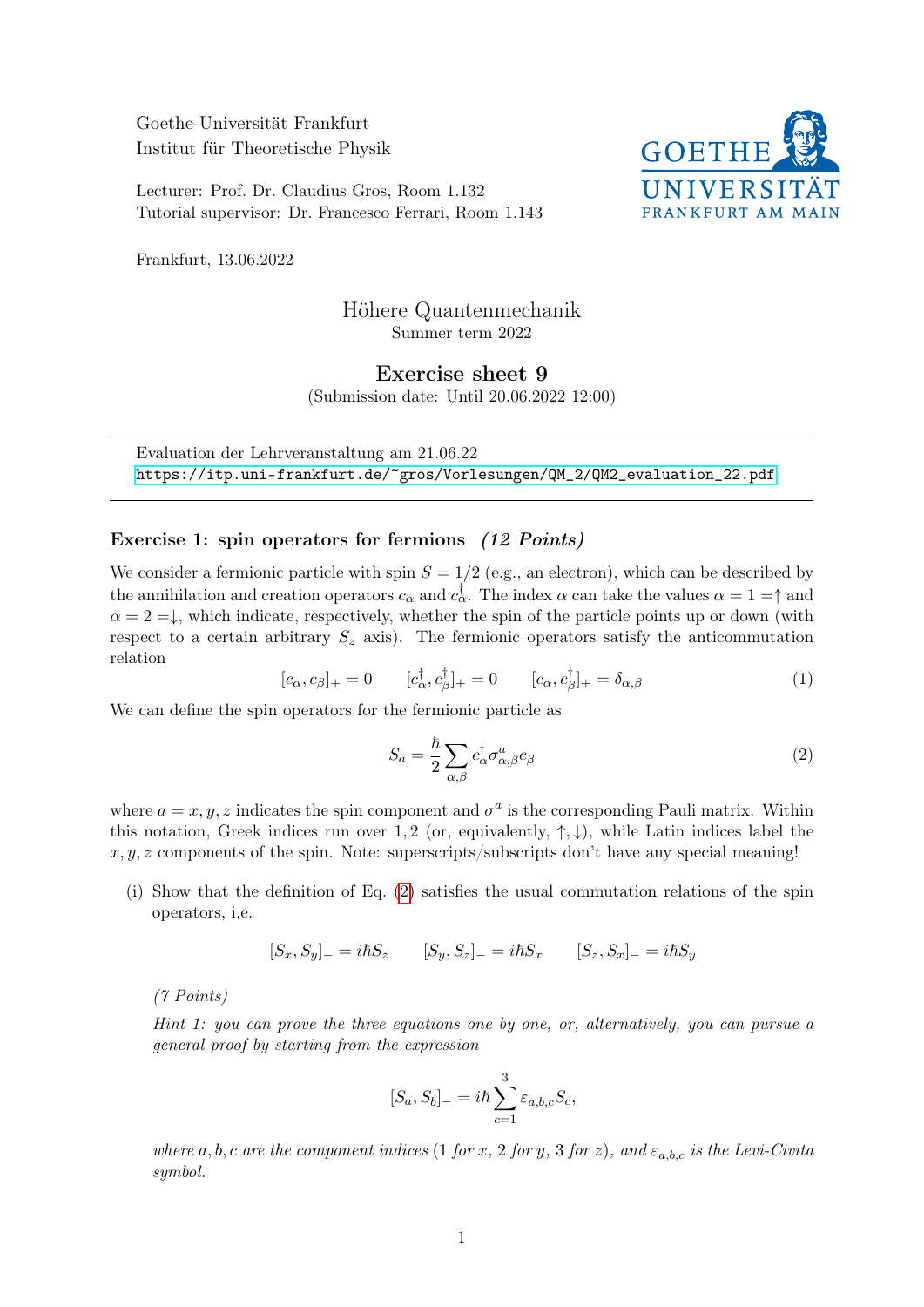Hint 2: for three generic operators, A,B,C, the following properties of commutators and anticommutators hold

$$
[A, BC]_{-} = [A, B]_{-}C + B[A, C]_{-}
$$

$$
[AB, C]_{-} = A[B, C]_{-} + [A, C]_{-}B
$$

$$
[AB, C]_{-} = A[B, C]_{+} - [A, C]_{+}B
$$

For Pauli matrices, the following holds

$$
\sigma^a\sigma^b=\delta_{a,b}\mathbb{1}+i\sum_c \varepsilon_{a,b,c}\sigma^c
$$

where a, b, c are the component indices (1 for x, 2 for y, 3 for z), and 1 the identity matrix.

- (ii) Apply the  $S_z$  operator to the state  $|\uparrow\rangle = c_1^{\dagger}$  $\phi_{\uparrow}^{\dagger}|0\rangle$  or  $\ket{\downarrow}=c_{\downarrow}^{\dagger}$  $\mathbb{U}_\downarrow[0\rangle$ . What do you get? Comment the result. (2 Points)
- (iii) How do the  $S_+$  and  $S_-$  operators look like? Discuss the result. (2 Points)
- (iv) Suppose that the spin- $\frac{1}{2}$  fermionic operators of this exercise create/destroy electrons in a certain s-orbital. The state  $|\uparrow\downarrow\rangle = c_{\uparrow}^{\dagger}$  $\frac{1}{\uparrow}c_{\downarrow}^{\dagger}$  $\mathbb{U}[\ket{0}$  corresponds to a filled orbital (no other electrons can be added). What is the result of  $S^2 | \uparrow \downarrow \rangle$  (with  $S^2 = S_x^2 + S_y^2 + S_z^2$ )? Don't do any calculation, just use physical arguments. (1 Point)

## Exercise 2: one-body operators in second quantization, fields (8 Points)

As discussed in the lecture notes, in second quantization we define annihilation and creation operators by choosing a certain basis of single-particle states. Let us consider identical bosonic particles in this exercise. If we choose the complete orthonormal basis  $\{|\alpha\rangle\}$ , we can write the annihilation and creation operators as  $\hat{b}_\alpha$  and  $\hat{b}^\dagger_\alpha$ , which respectively destroy and create a particle in the single-particle state  $|\alpha\rangle$ . These operators satisfy the commutation relations discussed in the notes. Many-particle states are then obtained by successive application of the creation operator on the vacuum state. Thanks to the commutation properties, the many-particle states satisfy the correct properties for identical particles, i.e., in the case of bosons they are symmetric under the exchange of two particles.

Obviously, the choice of the single-particle basis is not unique. We could choose another basis,  $\{|n\rangle\}$ , and write the transformation between the annihilation/creation operators in the two bases as follows

$$
\hat{b}_n = \sum_{\alpha} \langle n | \alpha \rangle \hat{b}_{\alpha}
$$

$$
\hat{b}_n^{\dagger} = \sum_{\alpha} (\langle n | \alpha \rangle)^* \hat{b}_{\alpha}^{\dagger} = \sum_{\alpha} \langle \alpha | n \rangle \hat{b}_{\alpha}^{\dagger}
$$

Note: in this exercise we use a "hat" to denote operators in order to avoid confusion.

(i) Consider the special case of the eigenbasis of the position operator  $\hat{x}$ , which we denote by  $\{|x\rangle\}$ . For simplicity, we imagine to be in one dimension. The annihilation and creation operators in the position basis are usually called field operators and written as

$$
\hat{\psi}(x) = \sum_{\alpha} \langle x | \alpha \rangle \hat{b}_{\alpha} = \sum_{\alpha} \varphi_{\alpha}(x) \hat{b}_{\alpha}
$$

$$
\hat{\psi}^{\dagger}(x) = \sum_{\alpha} \langle \alpha | x \rangle \hat{b}_{\alpha}^{\dagger} = \sum_{\alpha} \varphi_{\alpha}^{*}(x) \hat{b}_{\alpha}^{\dagger}
$$